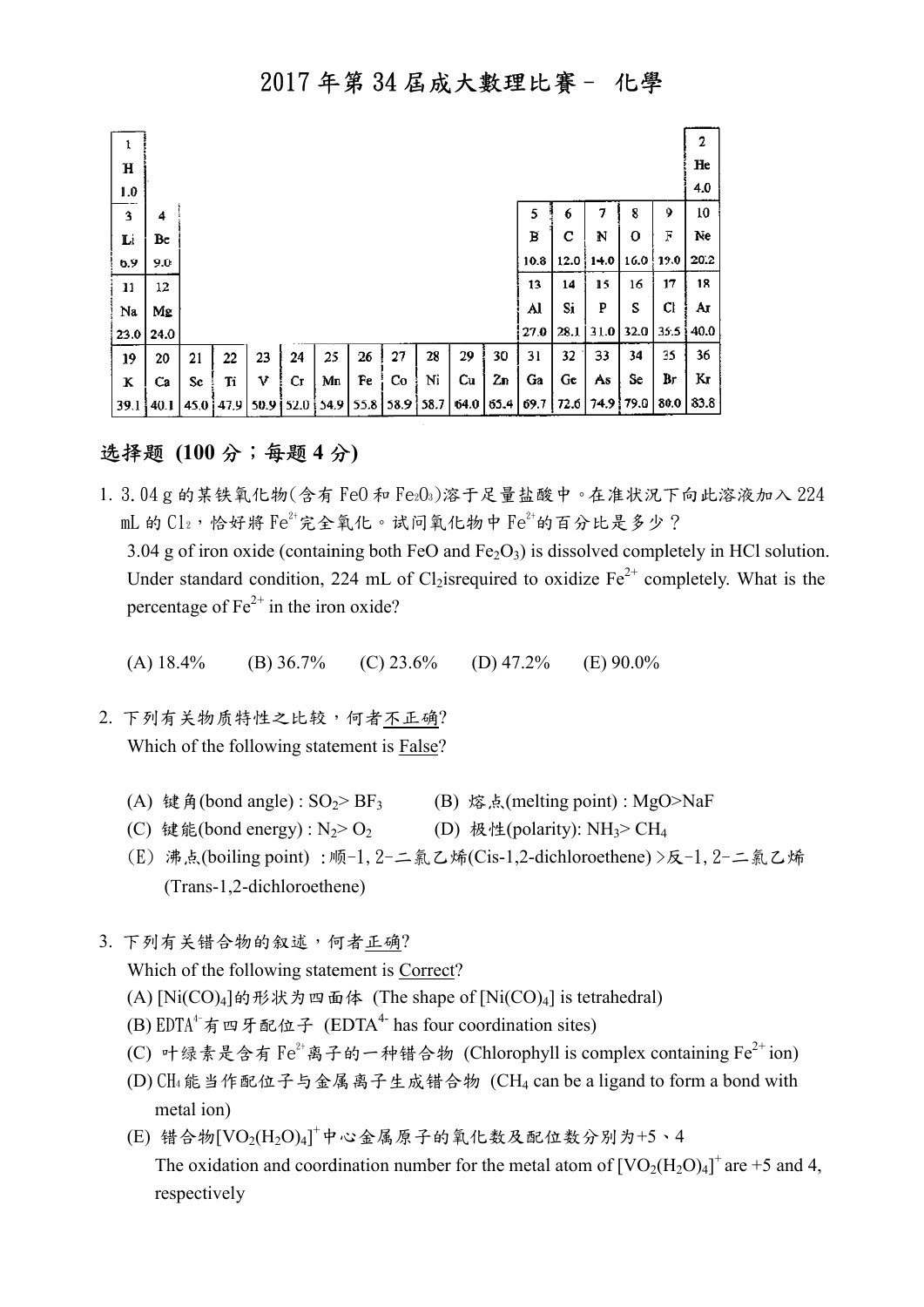4. 已知反应  $\mathrm{Cu}^{2+}$ +  $\mathrm{I}$  →  $\mathrm{CuI}$  +  $\mathrm{I}_2$  (未平衡)。今有某铜(II)矿试样 2.54 克, 经间接 碘滴定分析,共耗  $0.1M$  Na<sub>2</sub>S<sub>2</sub>O<sub>3</sub> 溶液 40 mL。求该试样中含铜量为多少? The amount of copper in a copper ore can be determined using iodometric titration (iodine/sodium thiosulfate titration) based on the reaction of  $Cu^{2+}+ I \rightarrow CuI + I_2$  (not balanced). The I<sub>2</sub> formed can be quantified by titration with standardNa<sub>2</sub>S<sub>2</sub>O<sub>3</sub> solution. In an experiment to find out the amount of copper in a 2.54 g copper ore using iodometric titration, 40 mL of  $0.1M$  Na<sub>2</sub>S<sub>2</sub>O<sub>3</sub> are used to quantify the iodine formed. What is the mass percentage of copper in this ore?

(A)  $6.4\%$  (B)  $10.1\%$  (C)  $12.5\%$  (D)  $18.0\%$  (E)  $21.7\%$ 

5. 有关电子组态与元素週期表,下列观念何者正确?

 With reference to the electronic configuration and the Periodic Table of Elements, which of the following statement is Correct?

- .(A) 水溶液中之 $Ag^+ \cdot Zn^{2+} \cdot I \cdot Mn^{2+}$ 皆为无色 The aqueous solutions of  $Ag^{\dagger}$ ,  $Zn^{2+}$ ,  $\Gamma$ , and  $Mn^{2+}$  are colorless. (B) 基态时,最外层的电子组态为 4s1 者之元素仅有 K 一元素 The element K has electronic configuration of  $4s<sup>1</sup>$  at the outer most orbital. (C) 第三列元素中,氧化物溶於水成碱性的物质共有三个,仅 Na2O、  $MgO \cdot Al_2O_3$ For the oxides of third periodic elements, only  $Na<sub>2</sub>O$ ,  $MgO$ , and  $Al<sub>2</sub>O<sub>3</sub>$ formbasic aqueous solution.
	- (D) 原子序为 84 的元素,其电子组态为[Xe]4f<sup>14</sup>5d<sup>10</sup>6s<sup>2</sup>6p<sup>4</sup> The electronic configuration of element with atomic number 84 is  $[Xe]4f^{14}5d^{10}6s^26p^4$ .
	- (E) P: [Ne]3s<sup>2</sup>3p<sub>x</sub><sup>2</sup>3p<sub>y</sub><sup>1</sup>3p<sub>z</sub><sup>0</sup> → P: [Ne]3s<sup>2</sup>3p<sub>x</sub><sup>1</sup>3p<sub>y</sub><sup>1</sup>3p<sub>z</sub><sup>1</sup>, 此過程應為吸熱反應 The process of  $[Ne]3s^23p_x^23p_y^13p_z^0$  to  $[Ne]3s^23p_x^13p_y^13p_z^1$  is endothermic.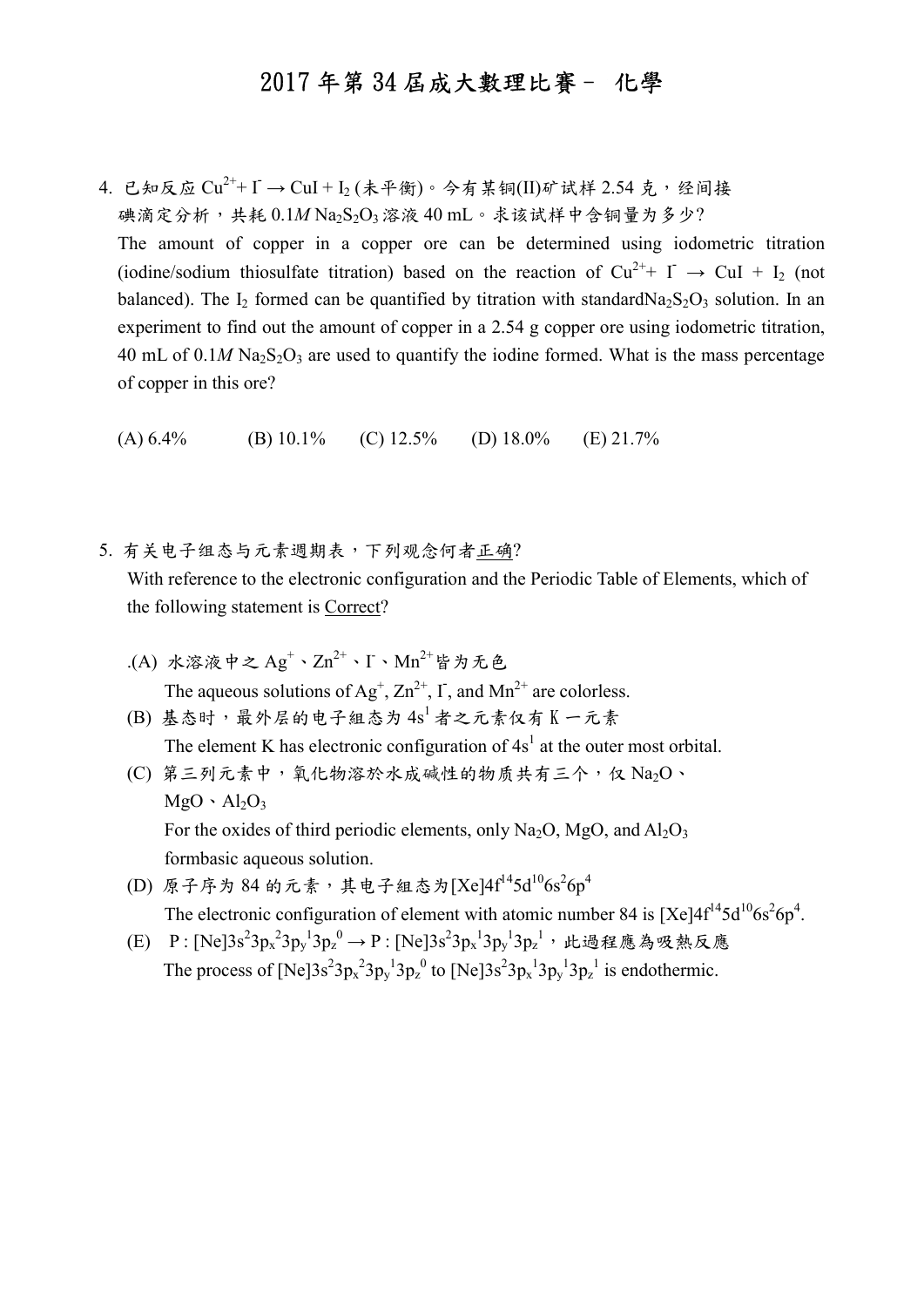$6. 4.25^{\circ}\text{C} \cdot 1$  atm 下, 已知下列各热化学方程式:  $C_{(s)}$  +  $O_{2(g)}$   $\rightarrow$   $CO_{2(g)}$   $\Delta H = -395kJ$  $C_{(s)}$  + 2H<sub>2(g)</sub>  $\rightarrow$  CH<sub>4(g)</sub>  $\Delta$ H= -75kJ  $H_2O_{(g)} \rightarrow H_2O_{(l)}$   $\Delta H = -45$  kJ  $2H_{2(g)} + O_{2(g)} \rightarrow 2H_2O_{(l)}$   $\Delta H = -570$  kJ 则在该温度及压力下,将 1 莫耳甲烷完全氧化,生成水蒸气和二氧化碳的反应热(ΔH) 为多少 kJ? Under 25°C and1 atm, given the above thermal chemical equations, calculate the heat of

reaction (ΔH) for burning 1 mole of CH4to generate water vapor and carbon dioxide.

(A) -564 kJ (B) -605 kJ (C) -800 kJ (D) -891 kJ(E) -520 kJ

7. 某水溶液中含有  $K^+ \cdot \text{Mg}^{2+} \cdot \text{Cu}^{2+} \cdot \text{Pb}^{2+} \cdot \text{Ag}^+$ 等五种金属离子,若加入(A)  $\text{NaOH}_{(aq)} \cdot$  $($ B) Na<sub>2</sub>S<sub>(aq)</sub>、(C) Na<sub>2</sub>SO<sub>4(aq)</sub>、(D) HCl<sub>(aq)</sub>四种试剂使金属离子沉淀、过滤以分离之,则加 入试剂的顺序为何?

An aqueous solution contains K<sup>+</sup>, Mg<sup>2+</sup>, Cu<sup>2+</sup>, Pb<sup>2+</sup>, and Ag<sup>+</sup> metal ions. Four reagents of (A) NaOH(aq), (B) Na<sub>2</sub>S(aq), (C) Na<sub>2</sub>SO<sub>4(aq)</sub>, (D) HCl(aq) are used to separate these metal ions by precipitation and filtration. What is the order of adding these regents?

- $(A)$  A  $\rightarrow$  B  $\rightarrow$  C  $\rightarrow$  D  $\rightarrow$  B  $\rightarrow$  B  $\rightarrow$  C  $\rightarrow$  B  $\rightarrow$  A (C) D  $\rightarrow$  C  $\rightarrow$  B  $\rightarrow$  A (D)  $C \rightarrow D \rightarrow B \rightarrow A$  (E)  $B \rightarrow D \rightarrow C \rightarrow A$
- $8.$  根据下表的资料,判断 HCHO 与  $\mathrm{{CO_3}^2}$ 之碳-氧键的键长依序为若干 pm? Based on the data shown in the table below, estimate the bond length between C and O in HCOH and  $CO_3^2$ , respectively.

| 化学键(chemical   | $C-O$          | $C=O$                 | $C \equiv O$        |  |
|----------------|----------------|-----------------------|---------------------|--|
| bond)          |                |                       |                     |  |
| 键长(bond        | 143            | 123                   | 109                 |  |
| length, pm)    |                |                       |                     |  |
|                |                |                       |                     |  |
| $(A)$ 123, 136 | $(B)$ 123, 115 | $(C)$ 109 $\cdot$ 143 | (D) $143 \cdot 136$ |  |

 $(E)$  143, 115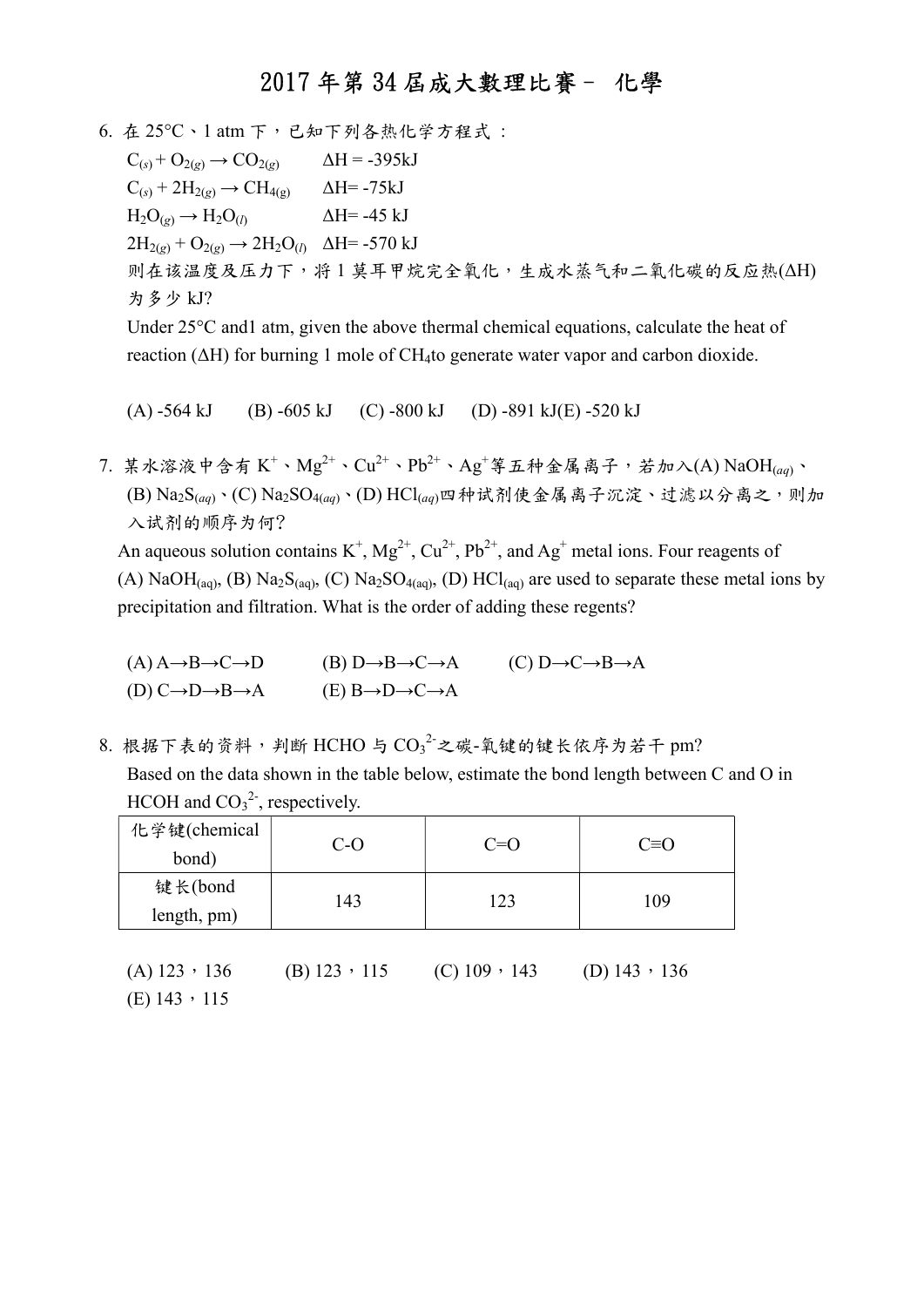| 共 屮 冖 祌 , 现 村 网 闲 泥 种 观 条 到 旳 现 豕 如 阝 衣 , 阝 刈 推 町 1G 宁 初 旳 1G 字 疋 止 朔 旳 刀: |                               |                                   |                                      |                                   |                                   |                                   |  |
|----------------------------------------------------------------------------|-------------------------------|-----------------------------------|--------------------------------------|-----------------------------------|-----------------------------------|-----------------------------------|--|
| 混和情形<br>(Mixing<br>status)                                                 | $A + B$                       | $D+C$                             | $A+C$                                | $D+E$                             | $C+E$                             | $A+D$                             |  |
| 现象<br>(observation<br>results)                                             | 放出气<br>体<br>(gas<br>bubbling) | 产生沉淀<br>(forming)<br>precipitate) | 无明显<br>反应(no<br>obvious<br>reaction) | 产生沉淀<br>(forming)<br>precipitate) | 产生沉淀<br>(forming)<br>precipitate) | 产生沉淀<br>(forming)<br>precipitate) |  |

9. 有五种溶液 A、B、C、D、E,已知它們分为 AgNO<sub>3</sub>, HCl, BaCl<sub>2</sub>, Na<sub>2</sub>CO<sub>3</sub>, Na<sub>2</sub>SO<sub>4</sub> 的 甘市一种,现在不同的动物的动物的不能会认定,不可按照化合物的化学是正确的

Five solutions, AgNO<sub>3</sub>, HCl, BaCl<sub>2</sub>, Na<sub>2</sub>CO<sub>3</sub>, andNa<sub>2</sub>SO<sub>4</sub>, were assigned to A, B, C, D, and E randomly (without knowing which is which). When mixing any two solutions, the observed results were shown in the above table. Based on the observations, which of the following statement is Correct?

- $(A)$  A  $\sharp$  AgNO<sub>3</sub>; (A is AgNO<sub>3</sub>) (B) B  $\sharp$  HCl; (B is HCl) (C) C  $\sharp$  Na<sub>2</sub>SO<sub>4</sub>; (C is Na<sub>2</sub>SO<sub>4</sub>) (D) D  $\sharp$  Na<sub>2</sub>CO<sub>3</sub>; (D is Na<sub>2</sub>CO<sub>3</sub>)  $(E) E \nrightarrow BaCl_2$ ;  $(E \text{ is } Bacl_2)$
- 10. 已知 NH<sub>3</sub> 之  $K_b=1\times10^{-5}$ , CH<sub>3</sub>COOH 之  $K_a=1\times10^{-5}$ 。下列有关盐类的叙述, 何者正确? The  $K_b$  of NH<sub>3</sub> is 1× 10<sup>-5</sup> and  $K_a$  of CH<sub>3</sub>COOH is 1 × 10<sup>-5</sup>. Which of the following statements are Correct?
	- I: 1M H<sub>3</sub>PO<sub>4(aq)</sub>与 2M NaOH<sub>(aq)</sub>等体积混合后,因生成酸式盐 Na<sub>2</sub>HPO<sub>4</sub>,溶液呈酸性。 Mixing equal volume of 1M  $H_3PO_{4(aq)}$  and 2M NaO $H_{(aq)}$  form an acidic salt of Na<sub>2</sub>HPO. Therefore, the solution is acidic.
	- II: 1M H<sub>3</sub>PO<sub>3(aq)</sub>与 2M NaOH<sub>(aq)</sub>等体积混合后,因生成正盐 Na<sub>2</sub>HPO<sub>3</sub>,溶液呈碱性。 Mixing equal volume of 1M  $H_3PO_{3(aq)}$  and 2M NaO $H_{(aq)}$  forms Na<sub>2</sub>HPO<sub>3</sub> salt. The solution is alkaline.
	- III: 十二水合硫酸鋁鉀 KAl(SO4)<sup>,</sup> · 12H<sub>2</sub>O 为复盐, 因 Al<sup>3+</sup>发生水解, 其水溶液呈酸性。 KAl( $SO_4$ )<sub>2</sub> • 12H<sub>2</sub>O is a complex salt. Its aqueous solution is acidic due to the hydrolysis of  $Al^{3+}$
- $\text{IV : CH}_3\text{COONH}_4$ 为正盐,因  $\text{CH}_3\text{COO}$ 与  $\text{NH}_4^+$ 均不会发生水解,其水溶液呈中性。  $CH_3COONH_4$  is a neutral salt because  $CH_3COO^{\dagger}$  and  $NH_4^+$ cannot undergo hydrolysis. Therefore, its aqueous solution is neutral.
	- $(A) I$  (B) I, II (C) II, III (D) III, IV (E) I, III, IV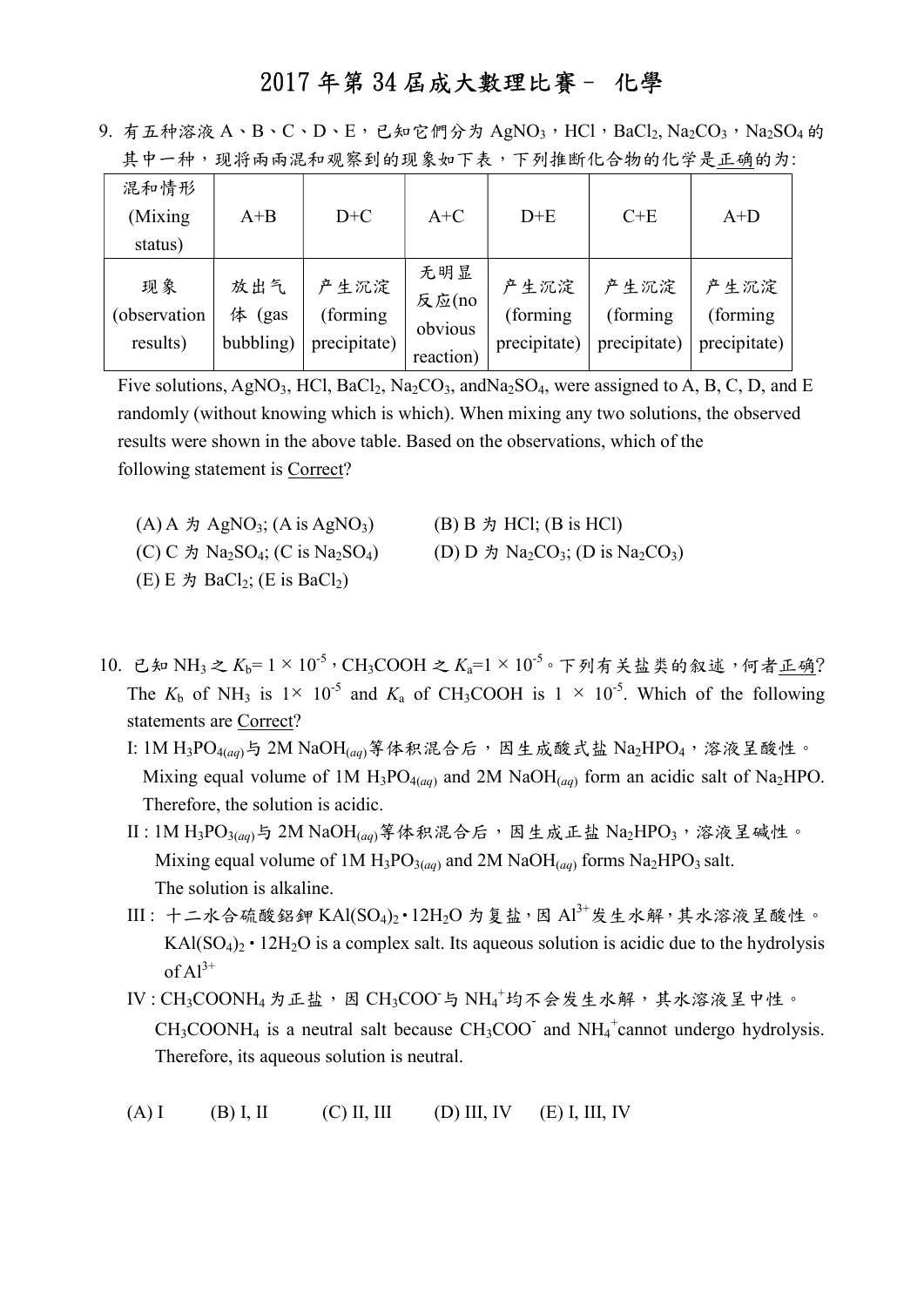#### 11.下列何者是氧化还原反应?

Which of the following is a redox reaction?

- $(I)$  CH<sub>3</sub>COOH + CN<sup>-</sup>  $\rightarrow$  CH3COO<sup>-</sup> + HCN
- (II)  $2KI + H_2O_2 + H_2SO_4 \rightarrow K_2SO_4 + I_2 + 2H_2O$
- (III)  $CuSO_4 + 4NH_3 \rightarrow [Cu(NH_3)_4]SO_4$
- (III)  $HF + I^- \rightarrow F^- + HI$

(A) I,II,III (B) I, III (C) II,IV (D) II (E)以上皆非 None of the above.

12. 将小量 NH3(aq)加入  $Cu^{2+}(aq)$ 则有一沉淀物产生,此沉淀物为何? When a small amount of NH<sub>3</sub>(*aq*) is added to Cu<sup>2+</sup>(*aq*), a precipitate is formed. What is the precipitate?

(A) CuO (B) Cu(NH<sub>3</sub>) (C) Cu(OH)<sub>2</sub> (D) Cu(NO3)2 (E)<sup>Cu</sup>(NH<sub>3</sub>)<sup>2+</sup>

13. 当催化剂加入反应混合,它的功能是 …

When a catalyst is added in a reaction, its function is to ....

(A)可增加反应物分子的碰撞速率

Increases the rate of collision between the reactant molecules

- (B) 可提供反应物更多的能量
- Provides reactant molecules with more energy
- (C) 降低逆反应速率

Reduces the rate of reverse reaction

- (D) 提供反应新的路径(机构)
- Provides a new path (mechanism) for the reaction
- (E) 以上皆非 None of the above.

14.下列哪一个水溶液可与同体积的 0.10 M NH3(aq)会产生緩冲溶液?

 Which of the following aqueous solution, when mixed with an equal volume of 0.10 M aqueous NH3, will form a buffer solution?

(A)  $0.10$  M HCl (B)  $0.20$  M HCl (C)  $0.10$  M CH<sub>3</sub>COOH (D) 0.05 M NaOH (E) 0.20 MNH4Cl.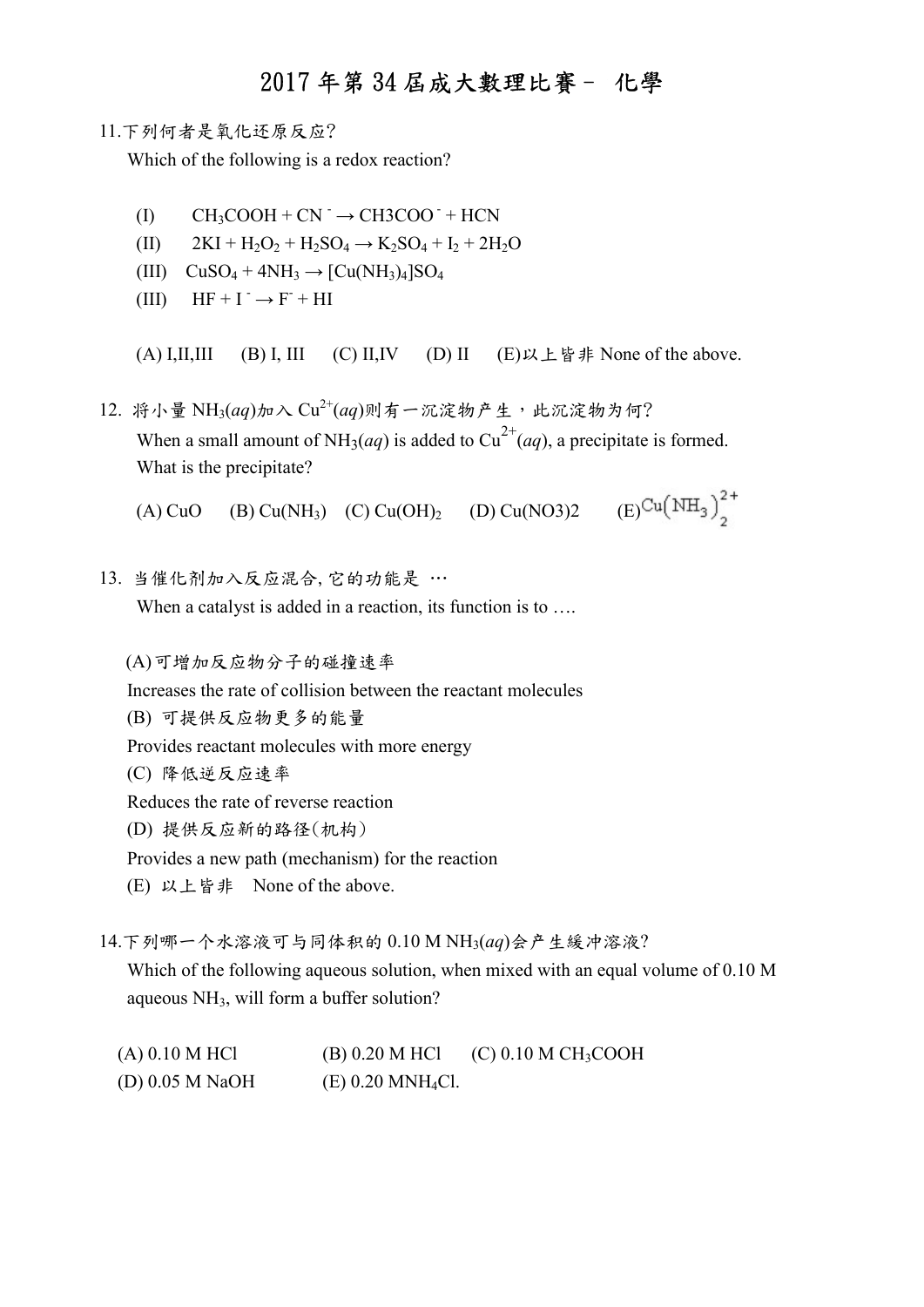15. 下列何叙述不是关于气体动力论的假定?

Which is not an assumption in the kinetic-molecular theory of gases?

- (A) 气体由微小粒子組成且具有固定的不规则运动模式 Gases are made up of tiny particles in constant random motion.
- (B) 气体分子小于兩粒子间的平均距离 Gas particles are very small compared to the average distance between the particles
- (C) 气体分子对器壁的碰撞属于弹性碰撞 Gas particles are in elastic collisions with the walls of container.
- (D) 气体的平均速度与絕对對溫度成正比 The average velocity of gas particles is directly proportional to the absolute temperature.
- (E) 已上皆被假定 (All of the above are assumed)
- 16. 下面酸碱滴定图是以 0.1 MNaOH.來滴定 50.0 mL, 0.10 M 的不同酸(a-f)而得。则下列哪 个叙述是正确的?

The following plot shows the pH curves for the titrations of 0.1 MNaOH with 50.0 mL, 0.10M of different acids (a-f).



Which of the following statement(s) is(are) Correct?

I. 滴定曲线 a 表示此酸是最弱的酸。

The pH curve  $\boldsymbol{a}$  corresponds to the weakest acid.

II.滴定曲線 a 表示此酸是最強的酸。

The pH curve  $a$  corresponds to the strongest acid.

III.如果滴定的当量点的 pH 值大于 7,表示此被滴定的酸是強酸。

If  $pH > 7$  at equivalence point, the acid is a strong acid

IV. 滴定曲線  $d$  的酸的  $Ka$  大約是  $1 \times 10^{-6}$ 。

The pH curve d corresponds to an acid with  $Ka \approx 1 \times 10^{-6}$ .

 $(A)I$  (B) II (C) I, III (D) II \ III, IV (E) II, IV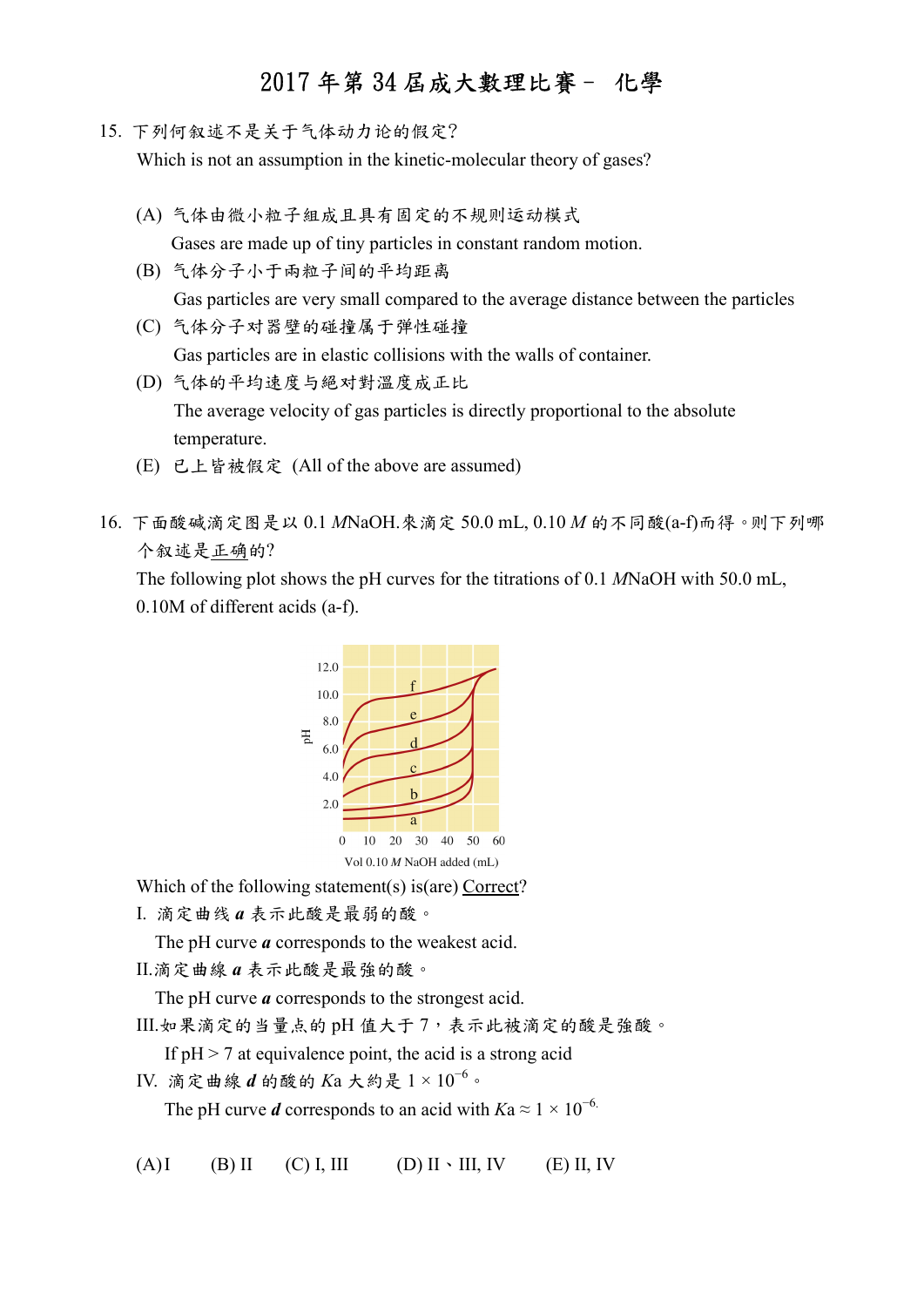17. 下图是一浓差电池的裝制 制图,则下列叙述何者是正确的?

A concentration cell contains iron electrodes and different concentrations of  $Fe^{2+}$  ion in the two compartments as the following set up. Which of the following statement is (are) Correct?



- I. 这浓差电池的 $E$ 大于  $0$   $V$ . In this concentration cell the  $E^{\circ}$  is greater than 0 V.
- II. 电子是由右边往左边流动。

The electron flow is from right to left

 $III.$ 左边烧杯中 $Fe^{2+}$ 的浓度增加。

The  $[Fe^{2+}]$  in the left compartment increases

IV. 右边电极会被镀上铁 铁金属。

The iron metal will be deposited on the right electrode The iron be

 V. 这浓差电池的电位可由此方程式求得 位可由此方程式求得: E = E°- 0.0591/2 × log(0.10/0.01) This concentration cell potential at  $25^{\circ}$ C can be obtained using the equation of  $E = E^{\circ} - 0.0591/2 \times \log(0.10/0.01)$ 

| $(A)$ I, II      | (B)II, III       | $(C)$ III, IV |
|------------------|------------------|---------------|
| $(D)$ I, III, IV | $(E)$ III, IV, V |               |

18. 此反应 3A + B + C → D + E 的反应速率式为- $\frac{\Box[A]}{A}$  = k[A]<sup>2</sup>[B][C], 反应常数 k 是 90  $\text{M}^3/\text{s}$ . 有一实验在[B] = [C] = 1.00  $\textit{M}$ 及[A] = 3.20×10 $^{\text{-}5}\textit{M}$ 下进行,则此反应初始速 率是多少?

Consider the reaction,  $3A + B + C \rightarrow D + E$ , where the rate law is given as

and the rate constant k is 90 M<sup>-3</sup>/s. An experiment was carried out where  $[B] = [C] = 1.00 M$  and  $[A] = 3.20 \times 10^{-5} M$ . What is the initial rate of reaction?

(A)  $1.14 \times 10^{-11} M^{-3} \cdot s$ (C)  $8.64 \times 10^{-7} M^{-3} \cdot s$ (E)  $9.22 \times 10^{-8}$ M/s (B)  $9.06 \times 10^{-7} M^{-3}$ / s (D)  $1.53 \times 10^2$  M/s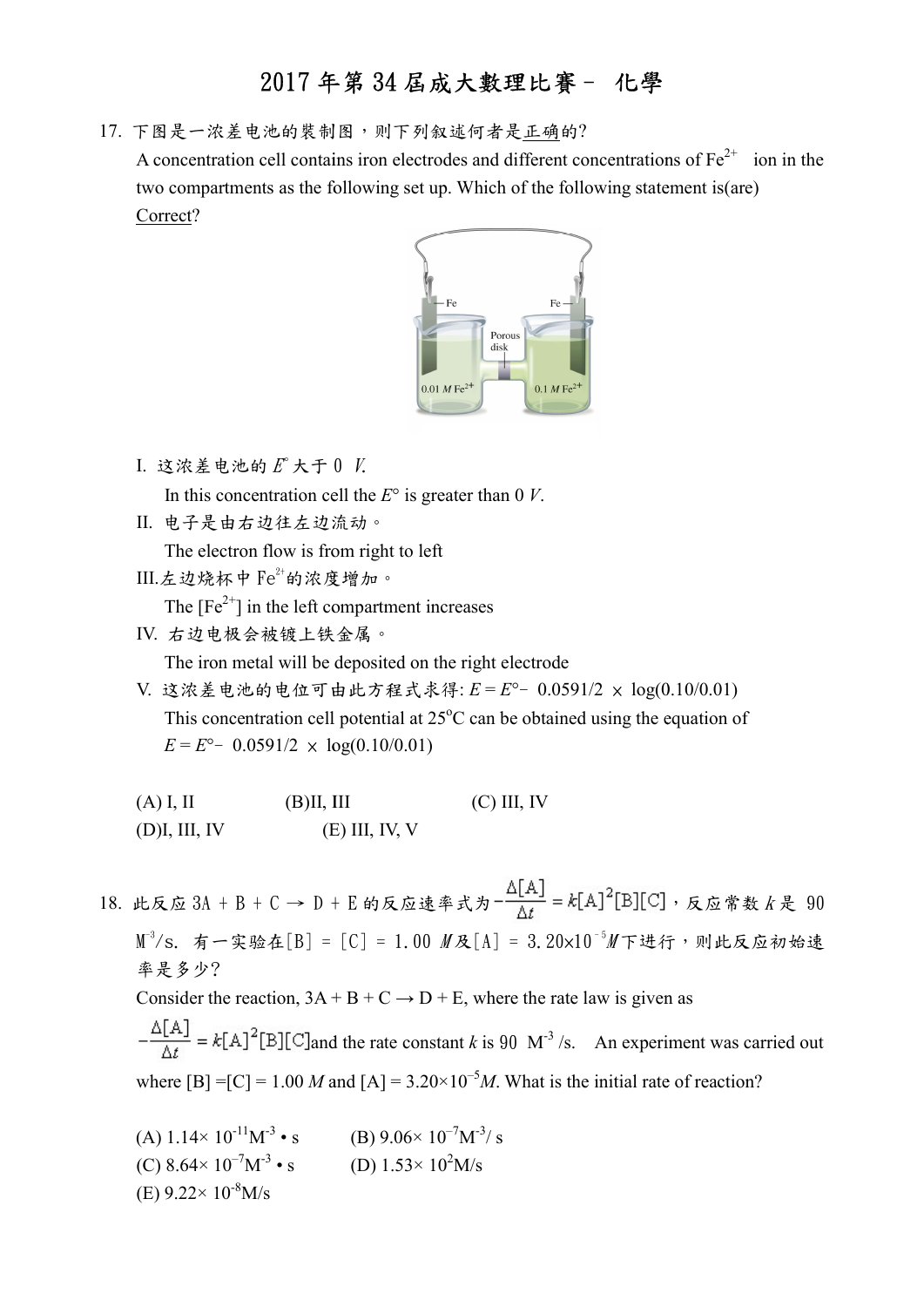- 19.下列各組有机化合物,何者无法由括弧內的试剂做定性的鉴別? For the following pairs of organic compounds, which pair cannot be differentiated using the reagent shown in the parenthesis?
	- (A)正庚烷、甲苯 (热的过錳酸鉀溶液) n-heptane and toluene (hot KMnO<sub>4</sub> solution)
	- (B) 丙醛、丙酮 (斐林试剂) Propanal and acetone (Fehling's reagent)
	- (C)1-丁炔、2-丁炔 (氯化亚銅的氨水溶液) But-1-yne and But-2-yne (CuCl/NH<sub>3</sub> solution)
	- (D)环己烯、环己烷 (溴的四氯化碳溶液) Cyclohexene and cyclohexane  $(Br_2/CCl_4)$  solution) (E) 二甲苯、甲苯 (热的过錳酸鉀溶液)
		- Xylene and Toluene (hot KMnO4 solution)
- 20. 下列物质当在空中燃烧, 对空气污染最少的是那一个?

 When the following materials are burnt in air, which one contributes the least to air pollution?

- (A) 汽油 petrol (B) 甲烷 methane
- (C) 柴油 diesel (D) 氫气 hydrogen
- (E) 生物柴油 biodisel
- 21.下列哪一些物质可以检测到清晰的熔点 ?

Which of the following matter has clear detectable melting points?

|     | (I) 玻璃 glass              |              | (II) 棕榈油 palm oil           |
|-----|---------------------------|--------------|-----------------------------|
|     | (III) 天然橡胶 natural rubber |              | (IV) 聚乙烯 polyethylene       |
|     |                           |              |                             |
|     | $(A)$ I, II, III          | $(B)$ I, III | $(C)$ II, IV                |
| (D) | $\mathbf{IV}$             |              | (E) 其他的組合 Other combination |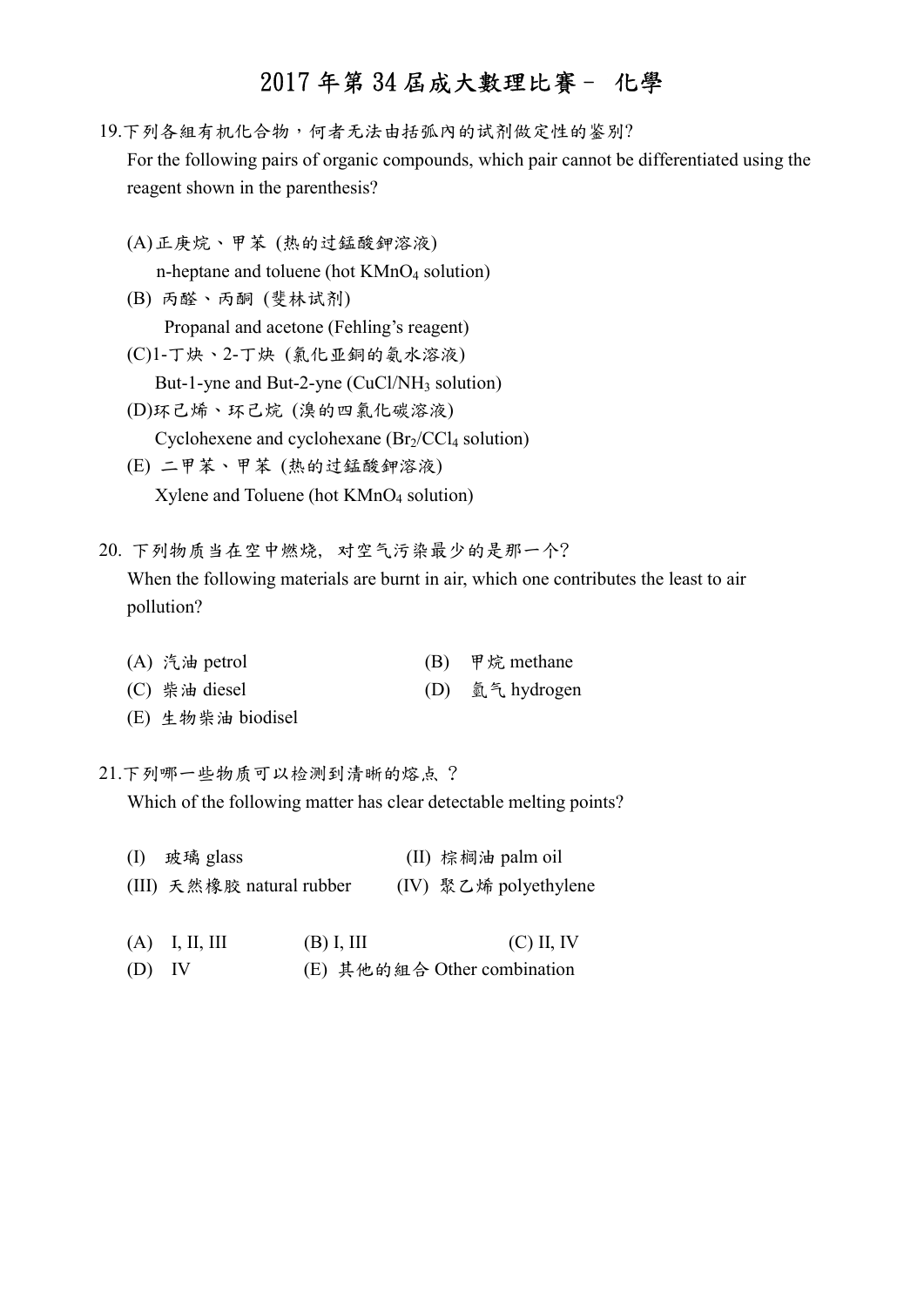22.一個玻璃容器含有相同体积的甲烷与氯气,在紫外线照射了三个小時。下列哪一些化合 物可能形成 ? A mixture containing same volume of methane and chlorine in a closed glass container was irradiated with UV-light for three hours. Which of the following compound could be produced?

- (I)  $CH_3Cl$  (II)  $CH_2Cl_2$  (III)  $CHCl_3$  (IV) C and H<sub>2</sub>
- (A) I, II, III (B) I, II (C) II, III
- (D) IV (E) 其他的組合 Other combination

23. 右图显示某有机化合物的分子结构。它的性质包括…. The molecular structure of an organic compound is given on the right. Properties of the compound include….



(I) 它可溶于水。 It is soluble in water.

- (II) 它与 FeCl<sub>3</sub> 溶液起反应。 Itcan react with FeCl<sub>3</sub> solution.
- (III)它与 KMnO<sup>4</sup> 溶液起反应。 It can react with KMnO4 solution.
- (IV) 它不能与氨反应。 It cannot react with ammonia.

|          | $(A)$ I, II, III | $(B)$ I, III | $(C)$ II, IV                |
|----------|------------------|--------------|-----------------------------|
| $(D)$ IV |                  |              | (E) 其他的組合 Other combination |

24. 苯环上的氫原子被溴原子替换,哪一个的一溴化物 C8H9Br 有二种异构体? When one hydrogen of the benzene ring is replaced by a bromine, which of the mono-bromo compound(s)  $C_8H_9Brhas$  (have)2 structural isomers?

$$
(I) \t CH3 C H3 (II) C H3 (III)
$$
\n
$$
(III) \t CH3 C H3 (IV)
$$
\n
$$
(IV) \t CH2 CH2 CH3
$$

(A) I, II, III (B) I, III (C) II, IV (D) IV (E) 其他的組合 other combination